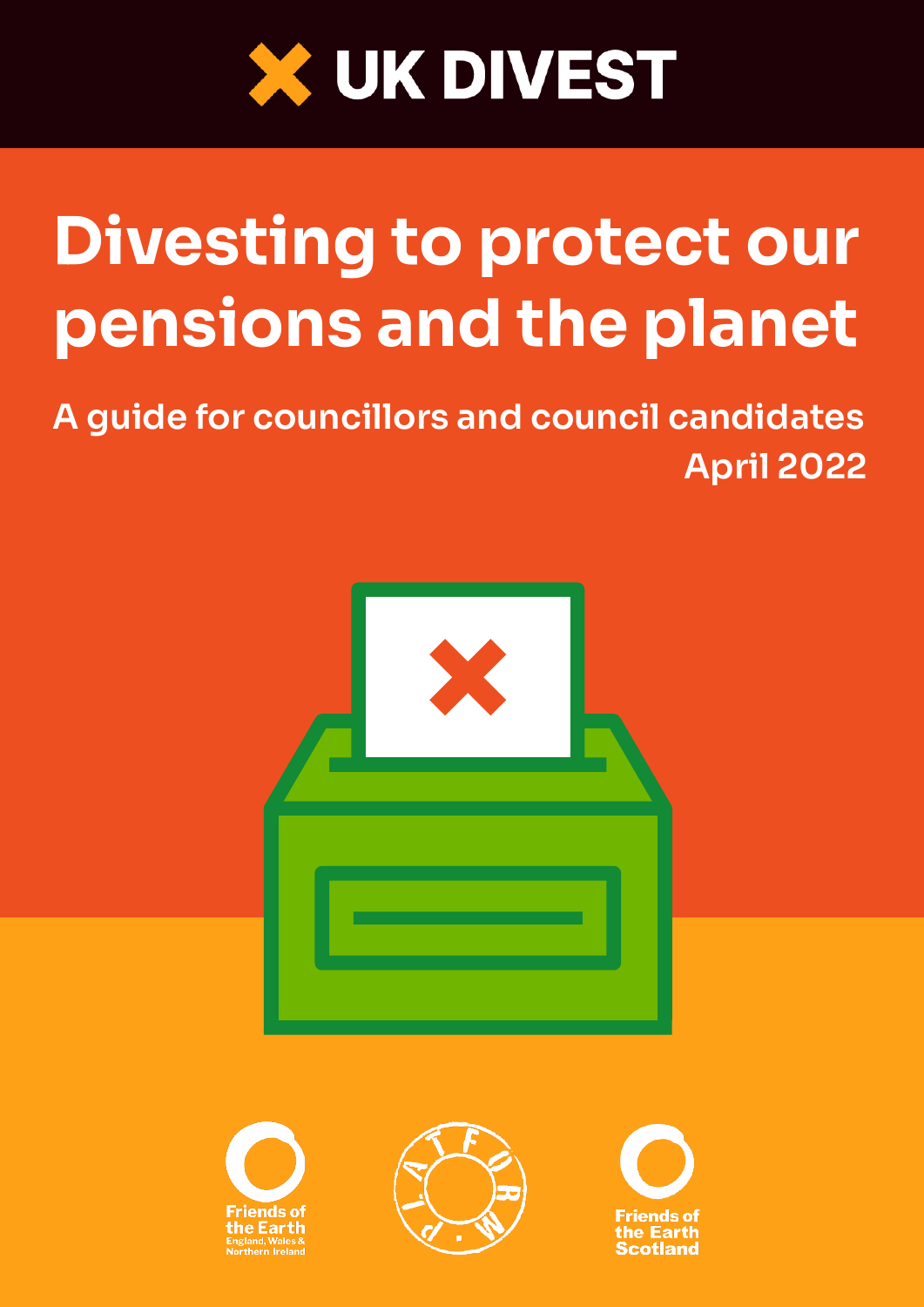#### **Contents**

| <b>Introduction</b>                 | 3              |
|-------------------------------------|----------------|
| <b>Climate action is happening</b>  | 4              |
| Money is moving                     | 5              |
| <b>Legal and financial concerns</b> | 5              |
| Fossil fuel companies up close      | 6              |
| <b>Actions to take</b>              | $\overline{7}$ |
| <b>References</b>                   | 8              |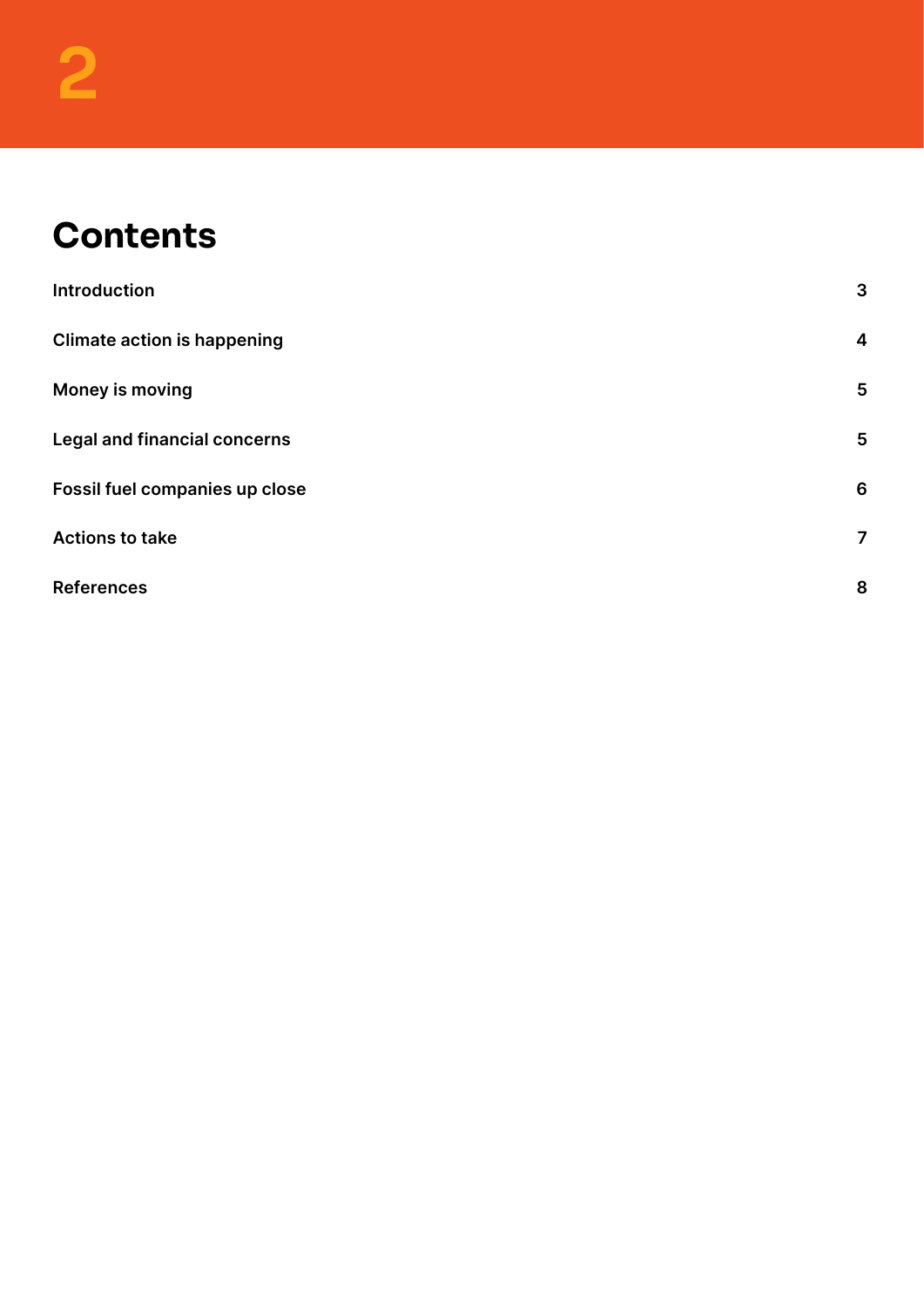### <span id="page-2-0"></span>Introduction

Across the UK, councils invest nearly £10 billion in the oil, gas and coal industries through local government pension funds.<sup>1</sup> These investments are made on behalf of nearly seven million pension-holders, part of one of the UK's largest pension schemes.

Investing local pensions in fossil fuels is fuelling climate change and air pollution, contradicting local, national and international commitments to tackle climate change. It is also putting members' pensions in jeopardy as fossil fuel investments now pose a dangerous long-term financial risk to investors.

Instead, to move toward a zero carbon future we need to phase out the use of fossil fuels. This means we need to limit the extraction and production of fossil fuels as part of a managed and just transition. There are already far more known fossil fuel reserves than can possibly be burned to stay within globally agreed targets for limiting global heating yet the fossil fuel companies that our pension funds invest in continue to expand.<sup>2</sup>

Institutions, such as local government pension funds, can take practical action by, over a sensible time frame, moving their direct and indirect investments out of the fossil fuel industry.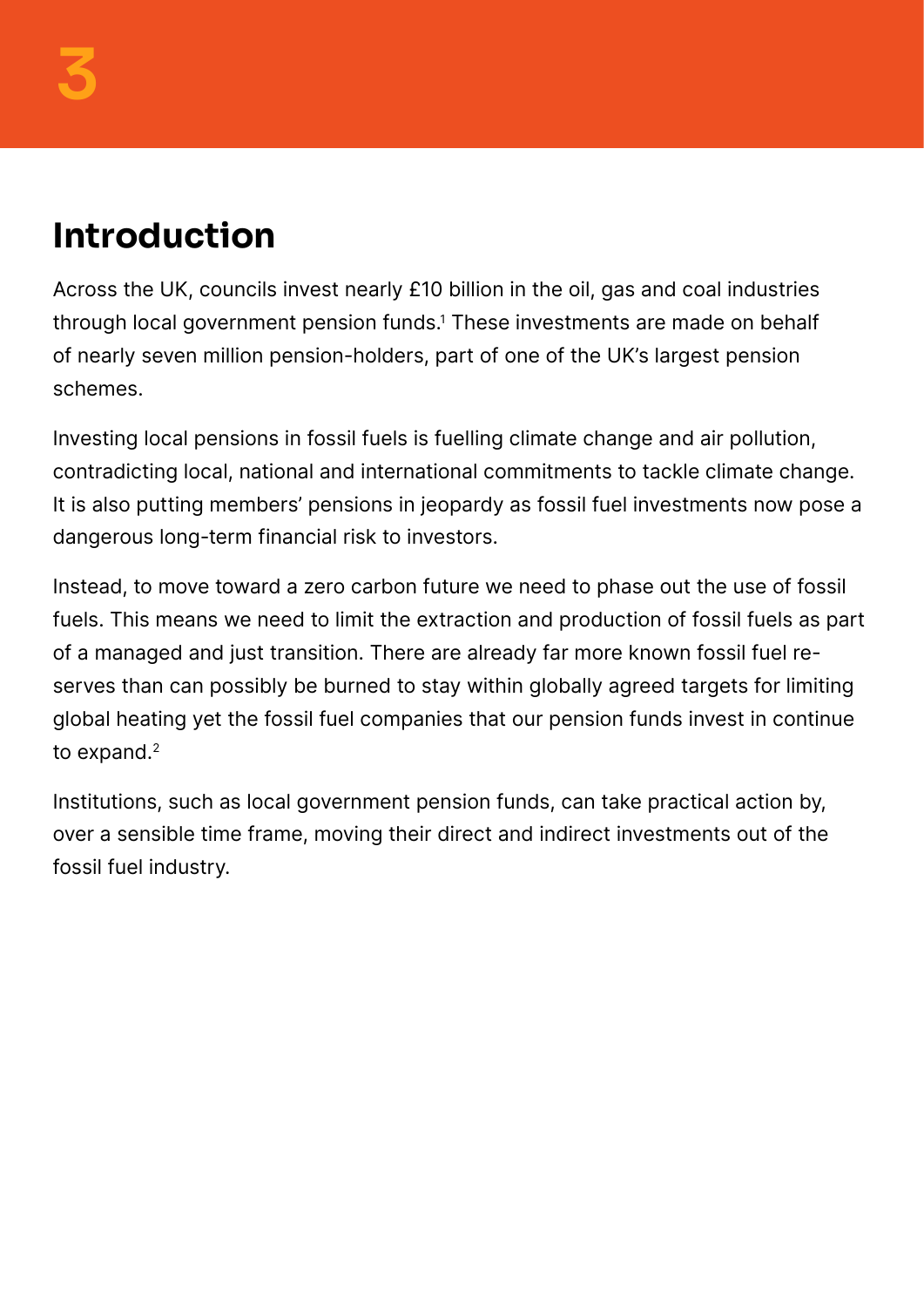## <span id="page-3-0"></span>Climate action is happening

In March the UN's latest report on the climate crisis said that half the world's population live in areas that are "highly vulnerable" and millions of people were already facing food and water shortages. Mass die-offs of species, from trees to corals, are already under way. The UN Secretary General said of the report was "an atlas of human suffering and a damning indictment of failed climate leadership."3

As well as driving the climate crisis, fossil fuels are also harming public health through their contribution to air pollution: almost one in five deaths in the UK have been linked to fine particle pollution from road traffic, power generation and other activities that involve burning petrol, diesel, coal and gas.4

Perhaps unsurprisingly, the public are more concerned about climate change than ever before. Research on the behalf of the Conservative Environmental Network has found that consistently across age, region and voting behaviour, 70% of the public would view a failure to tackle climate change and pollution in a post-Covid economy as "a sign that the government has the wrong priorities."5

Local councils are already leading the drive away from fossil fuel pollution by championing local renewable energy, improving public transport, and working towards sustainable, energy efficient housing. Councils can build on these great efforts, as opposed to undermining them, by divesting from fossil fuels and investing in a better future. For example:

- ✗ Councils in Manchester and London have invested directly in wind farms.6
- ✗ Lancashire Pension Fund invested in the UK's first community-owned solar power cooperative as well as building student housing in Preston.7
- ✗ Falkirk Pension Fund has invested over £30 million in social housing.8
- ✗ In London, pension organisations have worked together to launch a fund to invest hundreds of millions into affordable housing, community regeneration, digital infrastructure and clean energy around the city.9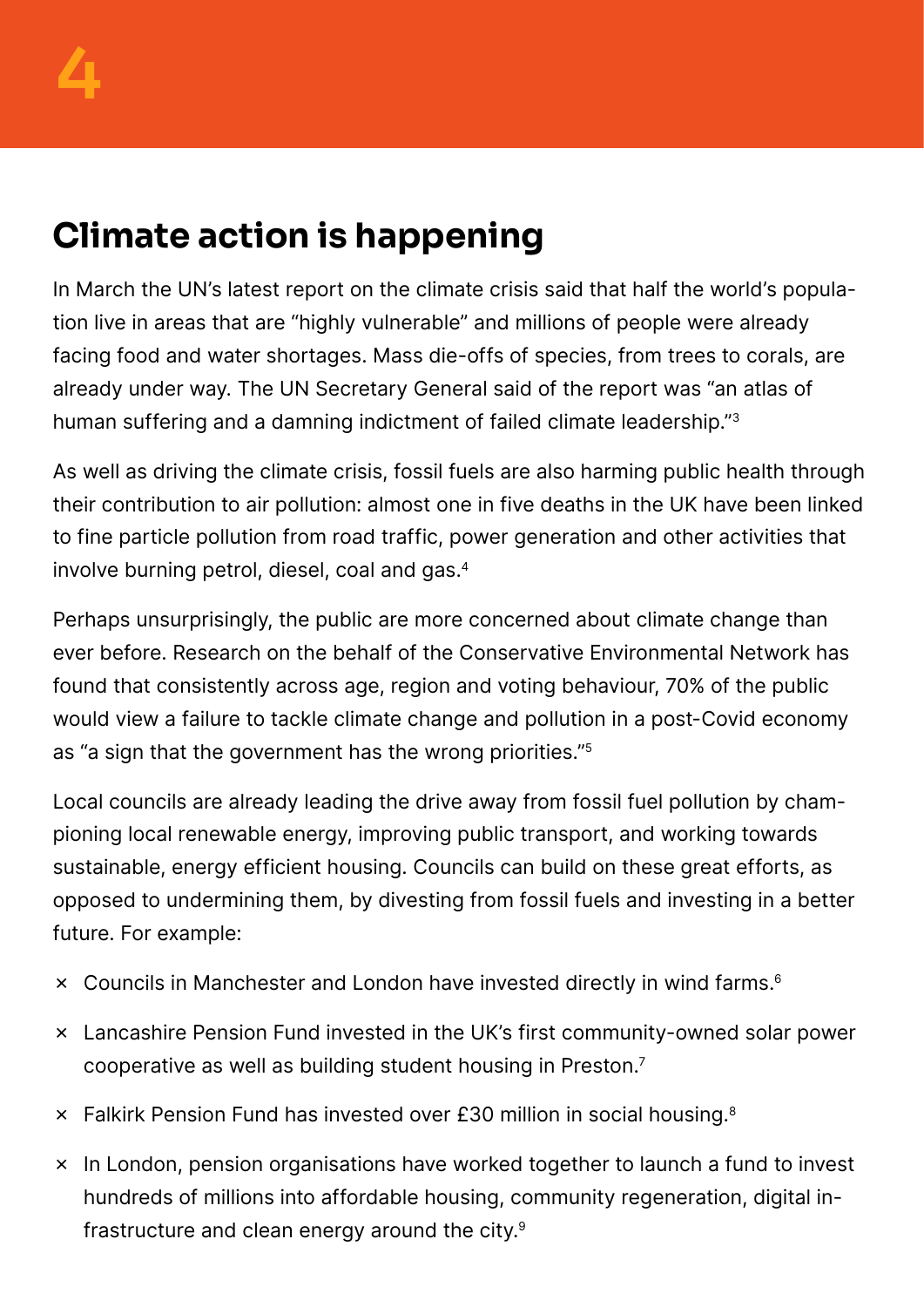<span id="page-4-0"></span>The Law Commission of England and Wales has issued guidance clarifying that "there are no legal or regulatory barriers to social investment" and reminded trustees bluntly that "it is possible to do well and do good at the same time."10

## Money is moving

Fossil fuel divestment is growing in the UK. In 2016 the London Borough of Waltham Forest became the first council to commit to divestment.<sup>11</sup> Since then, 17 more UK local government pension funds have made full or partial divestment commitments, as well as the pension funds of the Welsh Senedd and Northern Ireland Assembly, 93 universities and 80 institutions of faith.12 360 MPs from across the political spectrum have also pledged their support to the campaign.<sup>13</sup>

Globally, 1,500 institutions representing over \$40 trillion in assets have now committed to going fossil free including the University of Oxford, New York State, and the Norwegian Sovereign Wealth Fund.14

### Legal and financial concerns

Legal opinions by leading QC barristers show that pension fund trustees who fail to consider climate risk could be exposing themselves to legal challenge. 15

In 2021, the influential International Energy Agency (IEA) predicted that global oil demand will significantly fall by 2030, leading their Executive Director to refer to oil and gas companies as potential 'junk investments.'16 Action by governments to limit carbon emissions will ultimately leave fossil fuel reserves unburnable. It's been estimated that this asset bubble, known as the 'carbon bubble', may be over €1 trillion in Europe alone.<sup>17</sup>

A 2021 study by Carbon Tracker found that globally investors have lost US \$123 billion by betting on fossil fuel stocks in the last ten years while renewable energy investments gained US \$77 billion.<sup>18</sup> By continuing to invest in the fossil fuel industry despite this evidence, local government pension funds are potentially exposing pension-holders' savings to considerable losses.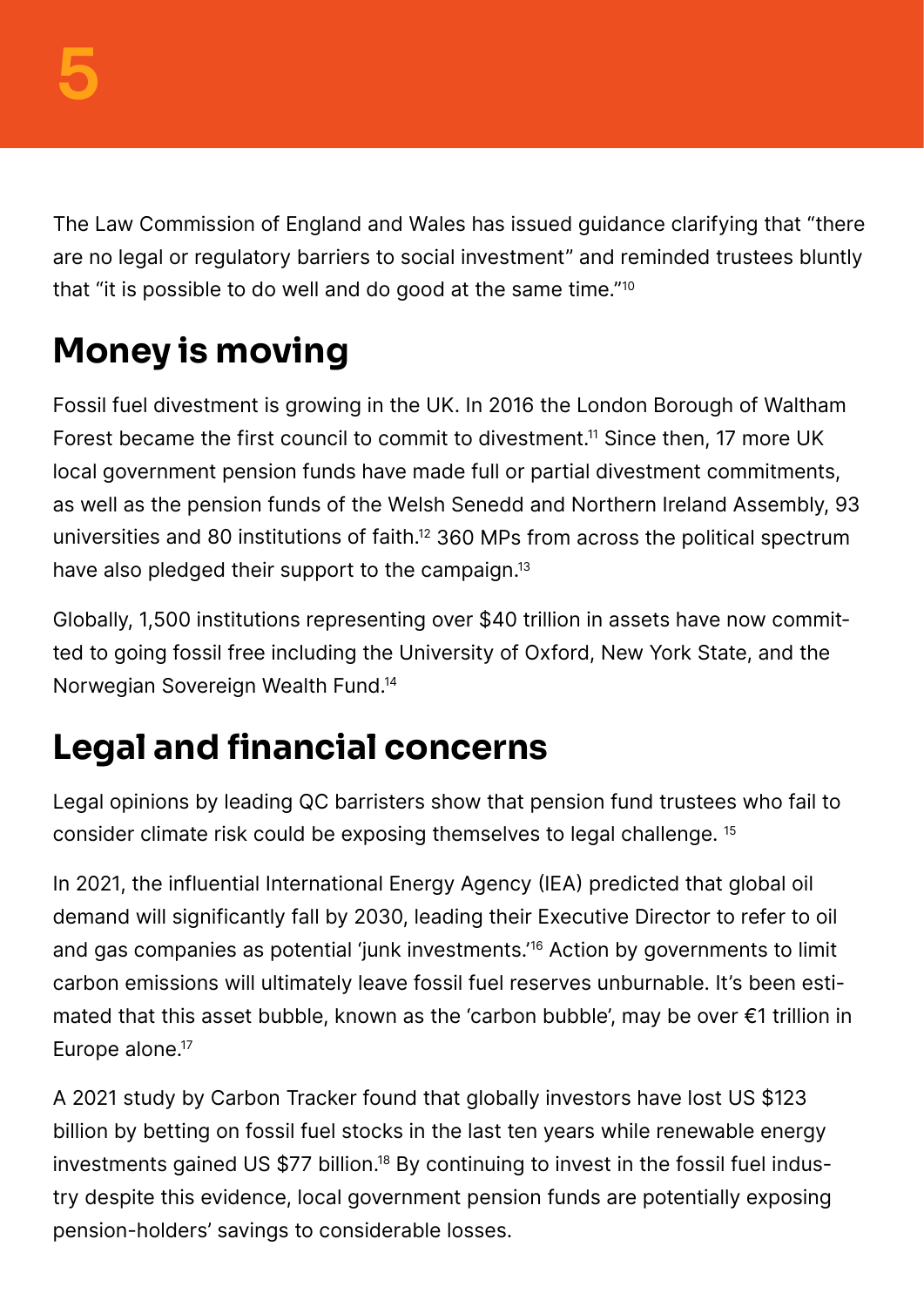#### <span id="page-5-0"></span>Fossil fuel companies up close

Shell is the fossil fuel company most heavily invested in by local government pensions.<sup>19</sup> It says it is going "net-zero" but its plans to achieve this rely on the purchase of more carbon offsets than are currently available in the entire global market.<sup>20</sup> In 2021 a Dutch court instructed Shell to do more stating that their current actions were consistent with unacceptable levels of global warming<sup>21</sup> while a separate ruling required Shell to compensate villages in Nigeria for loss of life, illness and destruction caused by their pollution.22

BP is the second most heavily invested-in fossil fuel company by local government pension funds. BP have close ties with the repressive regime in Azerbaijan<sup>23</sup> and were forced to agree an exit from their significant stake in Russian gas following the invasion of Ukraine.<sup>24</sup> The company claims it will transition to net-zero by 2050 but continues to explore for new reserves and spends 96% its annual capital expenditure on oil and gas.25 In October 2021, representatives from the UK Government excluded BP from a formal role at the UN climate talks in Glasgow saying it was not clear that BP's climate commitments were meaningful.<sup>26</sup>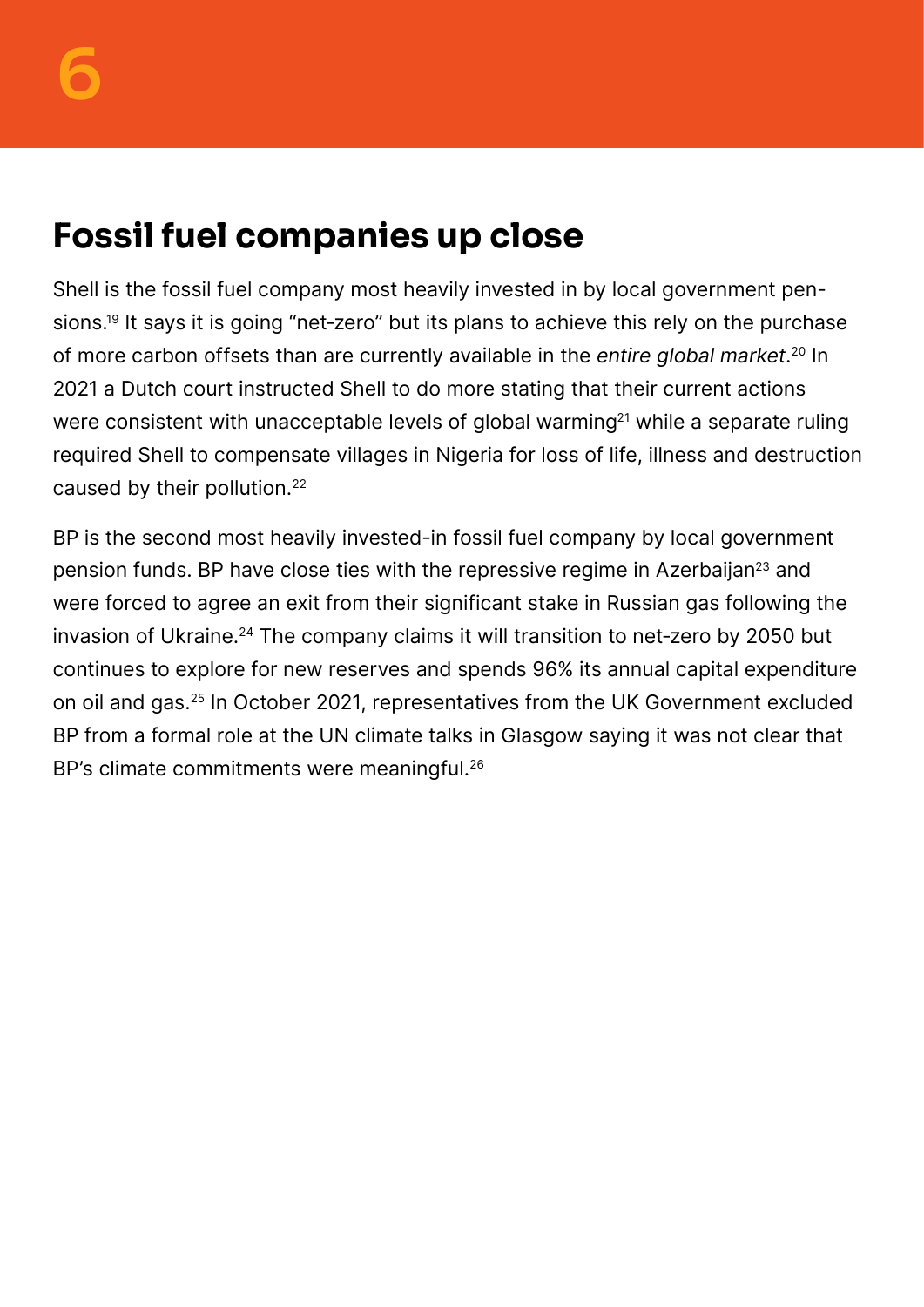#### <span id="page-6-0"></span>Actions to take

There are a number of local government pension funds across the UK that are already divesting from fossil fuels and thereby protecting communities from climate change, ensuring financial security for pension-holders and, in many cases, also increasing investment in their local areas. Your council can be next and make a change that will improve our future health and prosperity, both locally and globally.

- 1. Find out what your local government pension fund invests in using UK Divest's interactive tool at [divest.org.uk/councils](http://divest.org.uk/councils)
- 2. Share this briefing with your colleagues including those on your fund's pension fund committee. You can also watch and share our presentation with speakers from the Centre for Local Economic Strategies and Carbon Tracker. Visit [bit.ly/](http://bit.ly/CouncillorWebinar) [CouncillorWebinar](http://bit.ly/CouncillorWebinar)
- 3. Sign our pledge for councillors and council candidates by filling in the short form at [bit.ly/DivestPledge2022](http://bit.ly/DivestPledge2022). The pledge reads: "If elected, I will do all I can to ensure the council pension fund ends investment in fossil fuels and invests in a just transition to a zero carbon economy."
- 4. Connect with local divestment campaigners in your area to meet with them to see how you can work together. Visit [divest.org.uk/local](http://divest.org.uk/local)
- 5. Propose a motion to full council using UK Divest's template as a guide. Visit: [divest.org.uk/advice-for-councillors](http://divest.org.uk/advice-for-councillors)
- 6. Get nominated to your council's pension fund committee and advocate for responsible and sustainable pension practice.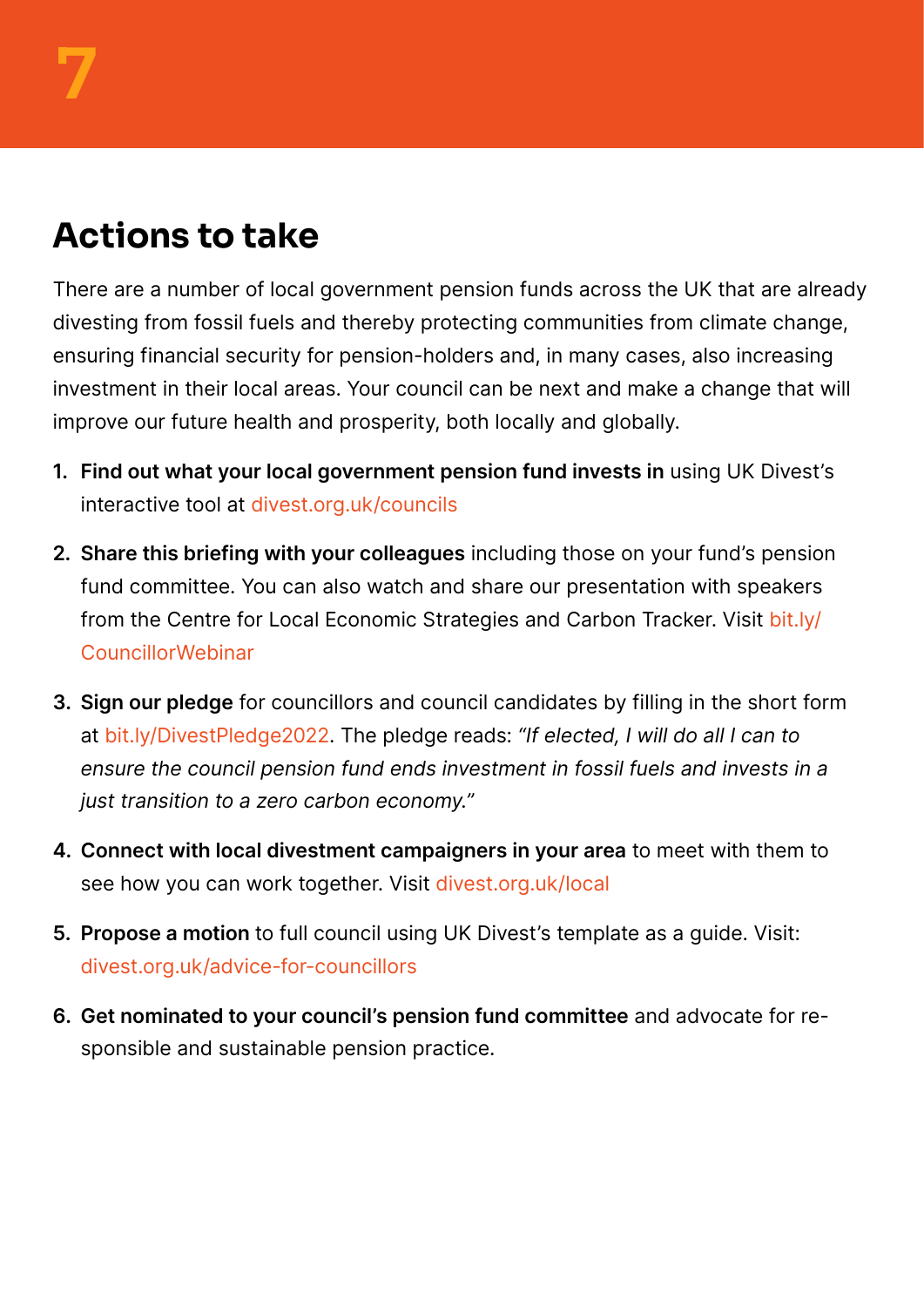#### <span id="page-7-0"></span>References

1 To find out how much specific local councils have invested visit: [divest.org.uk/councils/](http://divest.org.uk/councils/) Data published by UK Divest, 2021: [divest.org.uk/report](http://divest.org.uk/report)

2 Welsby et al., 2021: [nature.com/articles/s41586-021-03821-8](http://nature.com/articles/s41586-021-03821-8)

3 IPCC, 2022: [report.ipcc.ch/ar6wg2/pdf/IPCC\\_AR6\\_WGII\\_SummaryForPolicymakers.pdf](http://report.ipcc.ch/ar6wg2/pdf/IPCC_AR6_WGII_SummaryForPolicymakers.pdf)

4 The Times, 2021: [thetimes.co.uk/article/pollution-from-fossil-fuels-twice-as-deadly-as-thought](http://thetimes.co.uk/article/pollution-from-fossil-fuels-twice-as-deadly-as-thought-scientists-warn-lxbgtp6pc)[scientists-warn-lxbgtp6pc](http://thetimes.co.uk/article/pollution-from-fossil-fuels-twice-as-deadly-as-thought-scientists-warn-lxbgtp6pc)

5 Conservative Environmental Network, 2020: [cen.uk.com/polling](http://cen.uk.com/polling)

6 The Energyst, 2017: [theenergyst.com/london-and-manchester-pension-funds-increase-stake-in](http://theenergyst.com/london-and-manchester-pension-funds-increase-stake-in-sses-clydewindfarm)[sses-clydewindfarm](http://theenergyst.com/london-and-manchester-pension-funds-increase-stake-in-sses-clydewindfarm)

7 Blue & Green Tomorrow, 2013: [blueandgreentomorrow.com/economy/](http://blueandgreentomorrow.com/economy/westmill-solar-lancashire-pension-fund) [westmill-solar-lancashire-pension-fund](http://blueandgreentomorrow.com/economy/westmill-solar-lancashire-pension-fund)

Lancashire County Council, 2015: [lancashire.gov.uk/news/details/?Id=PR15/0422](http://lancashire.gov.uk/news/details/?Id=PR15/0422)

8 Friends of the Earth Scotland, 2017: foe.scot/resource/divest-reinvest-councils-report/

9 London CIV, 2021:

[londonciv.org.uk/news/the-london-fund-completes-ps100-million-first-close-to-stimulate-develop](http://londonciv.org.uk/news/the-london-fund-completes-ps100-million-first-close-to-stimulate-development-and-enterprise-in-the-capital)[ment-and-enterprise-in-the-capital](http://londonciv.org.uk/news/the-london-fund-completes-ps100-million-first-close-to-stimulate-development-and-enterprise-in-the-capital)

10 Law Commission, 2017: [lawcom.gov.uk/no-legal-barriers-to-social-investment-but-pension](http://lawcom.gov.uk/no-legal-barriers-to-social-investment-but-pension-schemes-still-not-investing)[schemes-still-not-investing](http://lawcom.gov.uk/no-legal-barriers-to-social-investment-but-pension-schemes-still-not-investing)

11 LGPS funds that have pledged to fully or partially divest from fossil fuels include: Waltham Forest, Southwark, Lambeth, Hammersmith and Fulham, Cardiff and Vale, the Environment Agency, South Yorkshire, Haringey, Hackney, Merseyside, Islington, Suffolk, Swansea, Greater Manchester, Wiltshire, Oxfordshire and East Sussex. Case studies available at: [divest.org.uk/pollutedpensions](http://divest.org.uk/pollutedpensions)

12 People & Planet, 2021: [peopleandplanet.org/fossil-free-victories](http://peopleandplanet.org/fossil-free-victories)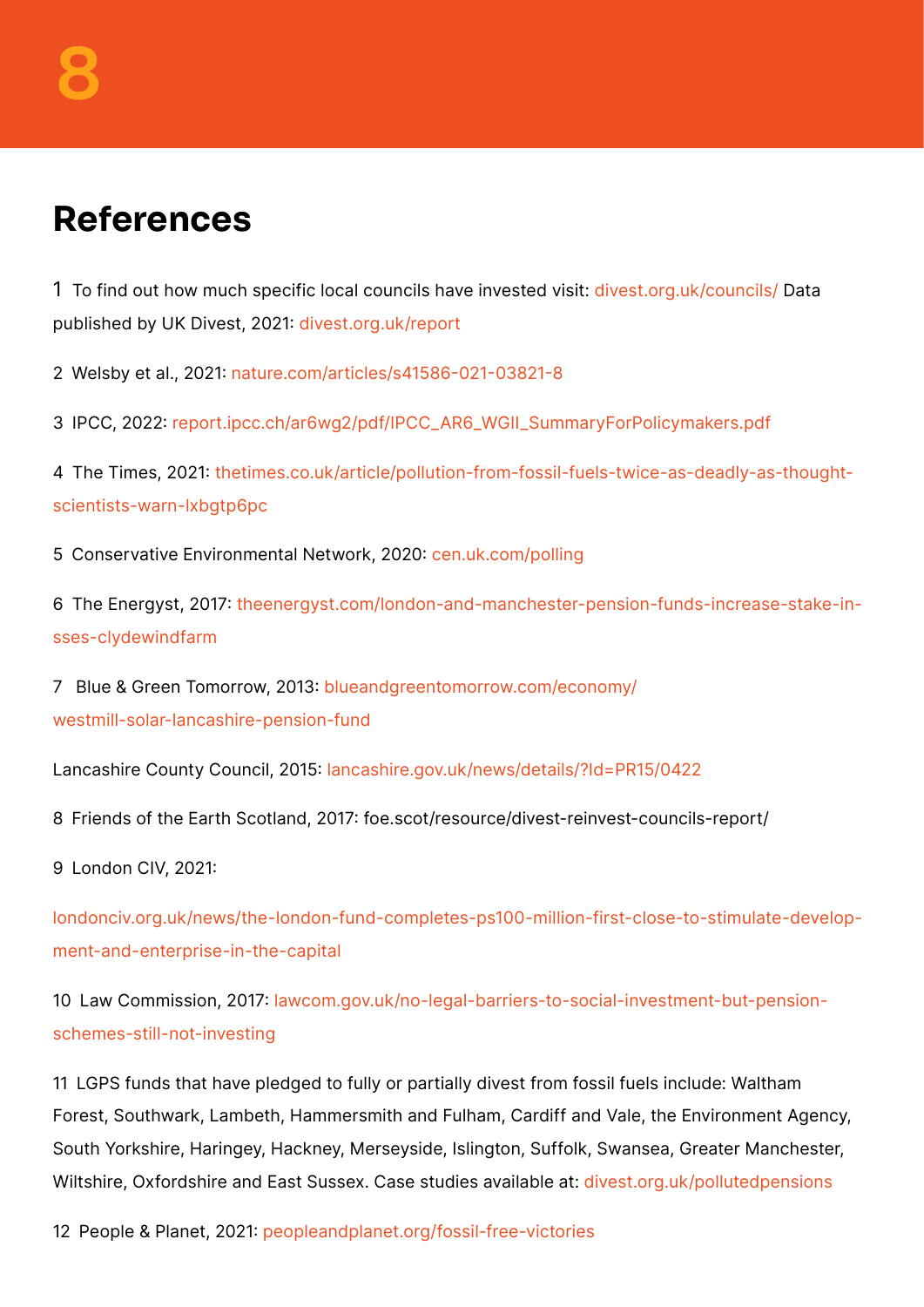Bright Now, 2021: [brightnow.org.uk/get-involved/divest-your-church-map/](http://brightnow.org.uk/get-involved/divest-your-church-map/)

13 The Guardian, 2020: [theguardian.com/environment/2020/mar/24/](http://theguardian.com/environment/2020/mar/24/parliament-pension-fund-cuts-fossil-fuel-investments) [parliament-pension-fund-cuts-fossil-fuel-investments](http://theguardian.com/environment/2020/mar/24/parliament-pension-fund-cuts-fossil-fuel-investments)

14 The full database of fossil fuel divestment commitments made by institutions worldwide is available at: [divestmentdatabase.org/](http://divestmentdatabase.org/)

15 Client Earth, 2016: [clientearth.org/latest/latest-updates/news/](http://clientearth.org/latest/latest-updates/news/pension-trustees-could-face-legal-challenge-for-ignoring-climate-risk-leading-qc-confirms/) [pension-trustees-could-face-legal-challenge-for-ignoring-climate-risk-leading-qc-confirms/](http://clientearth.org/latest/latest-updates/news/pension-trustees-could-face-legal-challenge-for-ignoring-climate-risk-leading-qc-confirms/)

16 The Guardian, 2021: [theguardian.com/environment/2021/may/18/no-new-investment-in-fossil](http://theguardian.com/environment/2021/may/18/no-new-investment-in-fossil-fuels-demands-top-energy-economist)[fuels-demands-top-energy-economist](http://theguardian.com/environment/2021/may/18/no-new-investment-in-fossil-fuels-demands-top-energy-economist) and Sky News, 2021: [news.sky.com/story/oil-and-gas](http://news.sky.com/story/oil-and-gas-projects-are-junk-investments-and-could-throw-uk-climate-targets-off-course-12309593)[projects-are-junk-investments-and-could-throw-uk-climate-targets-off-course-12309593](http://news.sky.com/story/oil-and-gas-projects-are-junk-investments-and-could-throw-uk-climate-targets-off-course-12309593)

17 LSE Grantham Institute, 2018: [lse.ac.uk/granthaminstitute/explainers/what-are-stranded-assets/](http://lse.ac.uk/granthaminstitute/explainers/what-are-stranded-assets/)

18 Carbon Tracker, 2021: [carbontracker.org/reports/a-tale-of-two-share-issues/](http://carbontracker.org/reports/a-tale-of-two-share-issues/)

19 UK Divest, 2021, p.10: [divest.org.uk/report](http://divest.org.uk/report)

20 Reuters, 2021: [reuters.com/article/uk-shell-strategy-carboncapture-carbonof-idUSKBN2AB0TL](http://reuters.com/article/uk-shell-strategy-carboncapture-carbonof-idUSKBN2AB0TL)

21 Financial Times, 2021: [ft.com/content/1ef8739c-585b-4b25-8177-fe821c8b7375](http://ft.com/content/1ef8739c-585b-4b25-8177-fe821c8b7375)

22 Friends of the Earth International, 2021: [foei.org/news/](http://foei.org/news/justice-shell-compensate-nigerian-farmers-oil-spill) [justice-shell-compensate-nigerian-farmers-oil-spill](http://foei.org/news/justice-shell-compensate-nigerian-farmers-oil-spill)

23 Platform, 2015: [issuu.com/platformlondon/docs/all\\_that\\_glitters\\_pdf](http://issuu.com/platformlondon/docs/all_that_glitters_pdf)

- 24 BBC News, 2022: [bbc.co.uk/news/business-60548382](http://bbc.co.uk/news/business-60548382)
- 25 Financial Times, 2019: [ft.com/content/f1d71e64-15f8-11ea-9ee4-11f260415385](http://ft.com/content/f1d71e64-15f8-11ea-9ee4-11f260415385)

Houston Chronicle, 2020: [houstonchronicle.com/business/energy/article/BP-to-cut-oil-and-gas](http://houstonchronicle.com/business/energy/article/BP-to-cut-oil-and-gas-production-by-40-over-the-15457052.php)[production-by-40-over-the-15457052.php](http://houstonchronicle.com/business/energy/article/BP-to-cut-oil-and-gas-production-by-40-over-the-15457052.php)

26 The Guardian, 2021: [theguardian.com/environment/2021/oct/21/](http://theguardian.com/environment/2021/oct/21/no-formal-cop26-role-for-big-oil-amid-doubts-over-firms-net-zero-plans) [no-formal-cop26-role-for-big-oil-amid-doubts-over-firms-net-zero-plans](http://theguardian.com/environment/2021/oct/21/no-formal-cop26-role-for-big-oil-amid-doubts-over-firms-net-zero-plans)